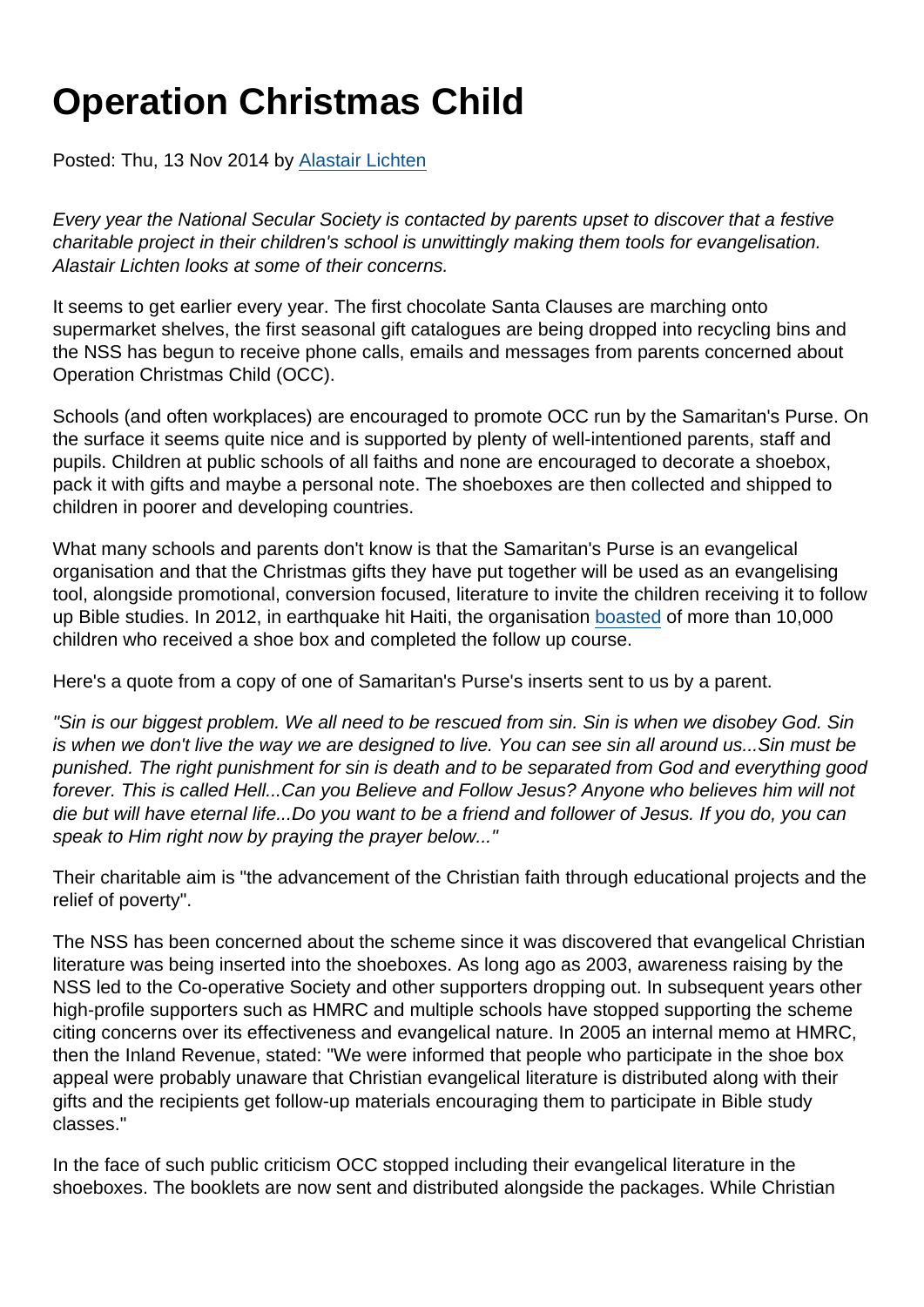organisations are within their rights to raise money and spend it on promoting their faith, we should be concerned when they seek to involve publicly-funded schools in their evangelising efforts – especially given the efforts they go to downplay their evangelical nature.

This year I spoke to an NSS member in Solihull. She had first become concerned about OCC 3 years ago and told her son's school that he would not be participating. Only to be informed that the school had decided to make participation mandatory and pupils would receive 'penalties' for not taking part.

Another parent sent me a copy of a [school newsletter](http://www.shepleyschool.org.uk/kgfl/primary/shepleypri/arenas/website/web/newsletter05(1).pdf) which downplayed the evangelical nature of the programme, saying: "The volunteers (at a warehouse the children visited) have to make sure that there are no items linked to any form of religion ". The newsletter explicitly claims that shoeboxes are given to the children with no "strings attached!"

Big money evangelical (and Pentecostal) organisations (mainly in the US but to a lesser extent in the UK) feel that the 'culture wars' – their term for resisting the move towards more pluralistic, tolerant and secular societies – has been lost in the West. Many conservative evangelical organisations are increasing their efforts to spread the faith in Africa and other parts of the developing world. Where war, conflict and poverty have left many people without access to education and reliant on aid, some pastorpreneurs see an opportunity for growth.

The scheme has echoes of a colonial style missionary approach. The organisation's language and choice of images on their website certainly don't help. Nor does their record. In 2001 Samaritan's Purse was under contract to deliver US aid to the victims of the EI Salvador earthquake. Residents of several villages reported that they needed to sit through a half hour prayer meeting before receiving assistance.

The problem with this approach, apart from its historical links to colonialism and imperialism, is that even when explicit links aren't made between the aid and conversion / religious participation, the link is strongly implied and a social pressure is created. As any salesperson knows giving a 'free' gift alongside an invitation is intended to create a feeling of obligation. Creating the impression that those sending the gifts are all Christian is intended to subconscious link prosperity with Christianity.

OCC is just the seasonal iteration of a problem that is with us all year. In 2013 the National Secular Society published a report into [evangelism in schools](https://www.secularism.org.uk/evangelism-in-schools.html), mapping the growing problem of external visitors using access to public schools to promote their religious agenda and suggesting ways that this could be challenged by parents, staff and pupils.

Alongside OCC Samaritan's Purse often deliver collective worship, assemblies or even RE classes on the 'true meaning of Christmas' and their view of the Christian nature of charity.

Many schools eager to enrich their curriculum with the participation of external groups remain naïve about the intentions of evangelical groups – and are clearly unaware of the concerns with OCC.

This year James Carrol, an NSS member in Colchester, joined other parents to raise their concerns over their children's (CofE) school's involvement in the scheme. After reviewing the parents' research into the organisation the headteacher cancelled cooperation with the scheme and is now looking for a secular alternative. Given that it was a governor level decision to invite OCC, we are hopeful that the governors will support their headteacher's decision and exercise greater diligence in future.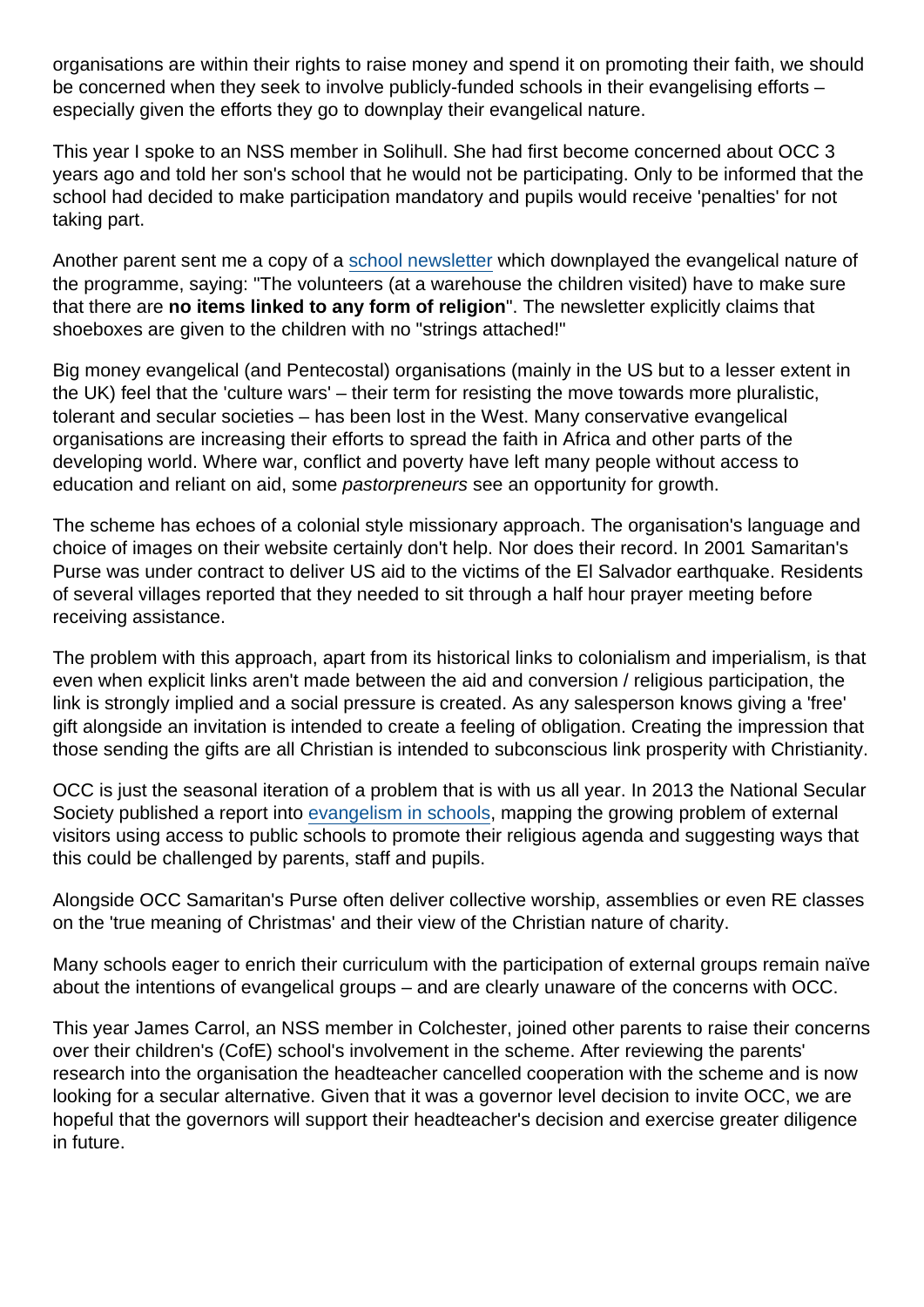However, many parents, pupils and teachers wishing to raise valid objections about the manipulative nature of the shoebox scheme probably stay quiet in fear of being represented as Scrooge-like figures. It's unfortunate they're being put in this position.

If you would like to support a charity this Christmas, there are many alternatives to the Samaritan's Purse who may make better use of your donation and don't come with the proselytization baggage.

Sending shoe boxes full of gifts is a horrendously inefficient way of making charitable donations but there are many other ways your school, club or office can help those in need this Christmas by supporting schemes, such as those run by [Plan UK](http://www.plan-uk.org/sponsor-a-child/), who work with the world's poorest children, [Save the Children,](http://shop.savethechildren.org.uk/product/school-supplies/) who carry out vital work saving children's lives across the world, and [Good Gifts](https://www.goodgifts.org/browse-categories/education.html) who provide practical help directly to those in need.

## Alastair Lichten

Alastair [\(@AlastairLichten](https://twitter.com/alastairlichten)) is a former head of education at the National Secular Society. The views expressed in our blogs are those of the author and do not necessarily represent the views of the NSS.

- [Share on What's App](whatsapp://send?text=http://www.secularism.org.uk/opinion/2014/11/operation-christmas-child?format=pdf)
- [Share on Facebook](https://www.facebook.com/sharer/sharer.php?u=http://www.secularism.org.uk/opinion/2014/11/operation-christmas-child?format=pdf&t=Operation+Christmas+Child)
- [Share on Twitter](https://twitter.com/intent/tweet?url=http://www.secularism.org.uk/opinion/2014/11/operation-christmas-child?format=pdf&text=Operation+Christmas+Child&via=NatSecSoc)
- [Share on Email](https://www.secularism.org.uk/share.html?url=http://www.secularism.org.uk/opinion/2014/11/operation-christmas-child?format=pdf&title=Operation+Christmas+Child)
- [Subscribe to RSS Feed](/mnt/web-data/www/cp-nss/feeds/rss/news)

Tags: [Charity](https://www.secularism.org.uk/opinion/tags/Charity), [Christianity](https://www.secularism.org.uk/opinion/tags/Christianity), [Christmas](https://www.secularism.org.uk/opinion/tags/Christmas), [Faith Schools](https://www.secularism.org.uk/opinion/tags/Faith+Schools), [Samaritans Purse](https://www.secularism.org.uk/opinion/tags/Samaritans+Purse)

## Related Campaigns

[Faith schools](https://www.secularism.org.uk/faith-schools/)

We want an inclusive education system, free from religious discrimination, privilege or control.

[Read More](https://www.secularism.org.uk/faith-schools/)

## [Religious charities](https://www.secularism.org.uk/charities/)

Religious and non-religious charities do fantastic work. We challenge abuses of charity status.

[Read More](https://www.secularism.org.uk/charities/)